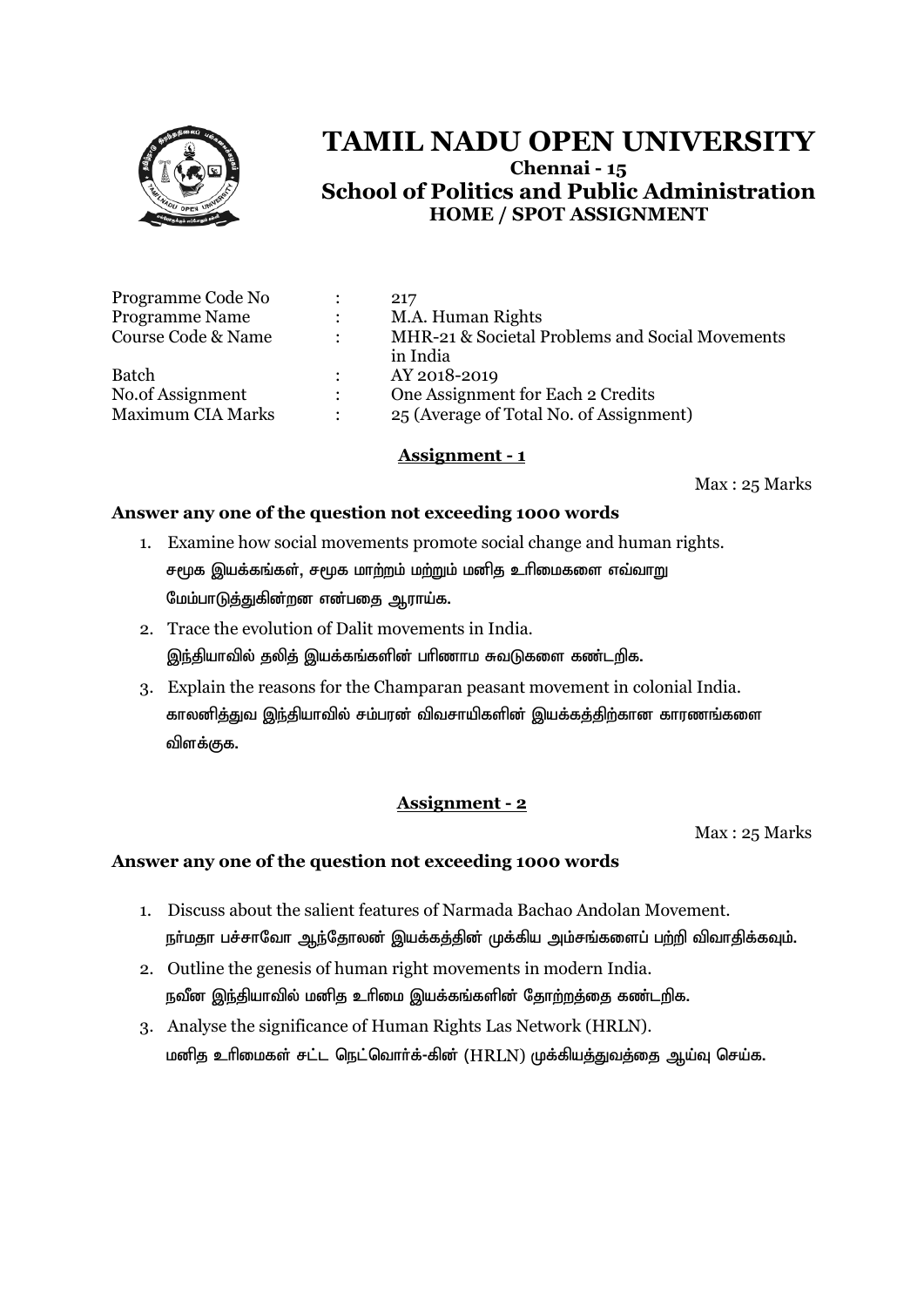- 1. Discuss about the Armed Forces Special Provisions Act and its repercussions. ஆயுத படைகளின் விசேஷ சட்டம் மற்றும் அதன் தாக்கம் குறித்து விவாதி.
- 2. Elucidate the impact of Maoist insurgency on social development in India. இந்தியாவில் சமூக மேம்பாட்டில் மாவோயிச எழுச்சியின் தாக்கத்தை விளக்குக.
- 3. Examine the functions of National Alliance for People's movement (NAPM).  $NAPM$ - ன் பணிகளை ஆய்க.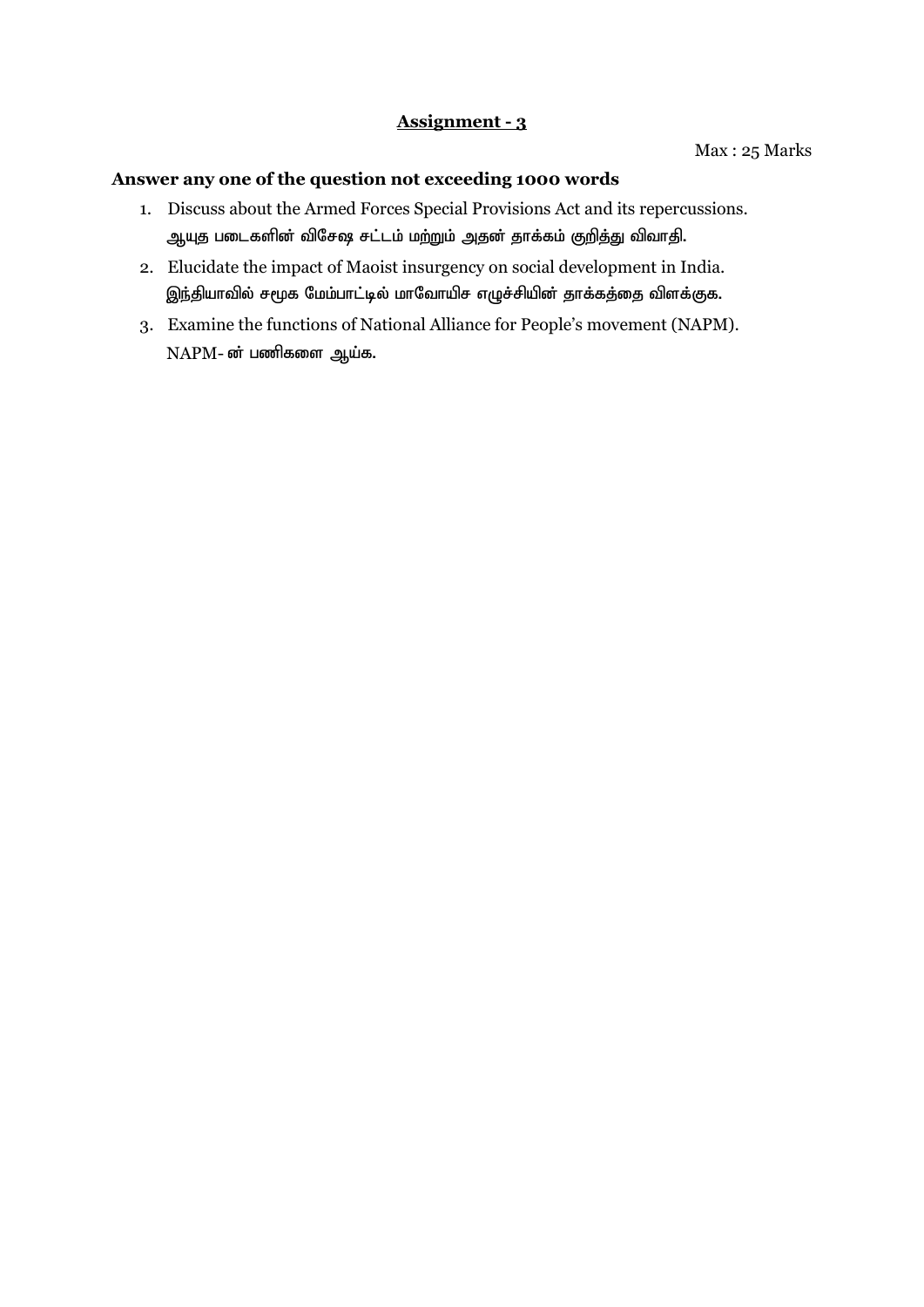

| Programme Code No        |                      | 217                                           |
|--------------------------|----------------------|-----------------------------------------------|
| <b>Programme Name</b>    | $\ddot{\phantom{a}}$ | M.A. Human Rights                             |
| Course Code & Name       | $\ddot{\phantom{a}}$ | MHR-22 & Development, Globalisation and Human |
|                          |                      | Rights                                        |
| <b>Batch</b>             | $\ddot{\phantom{a}}$ | AY 2018-2019                                  |
| No.of Assignment         |                      | One Assignment for Each 2 Credits             |
| <b>Maximum CIA Marks</b> | ٠                    | 25 (Average of Total No. of Assignment)       |

## **Assignment - 1**

Max : 25 Marks

### **Answer any one of the question not exceeding 1000 words**

- 1. Examine the various theories development. மேம்பாட்டின் பல்வேறு கோட்பாட்டினை ஆய்க.
- 2. Analyse the view on International Trade and Human Rights perspective in India. இந்தியாவில் சா்வதேச வா்த்தகம் மற்றும் மனித உாிமைகளின் முன்னோக்குப் பாா்வையைப் பற்றி பகுத்தாய்க.
- 3. Bring out the impact of globalisation on agriculture. விவசாயத்தில் உலகமயமாக்கலின் தாக்கத்தை வெளிக்கொணர்க.

# **Assignment - 2**

Max : 25 Marks

- 1. State the impact of GATT-WTO on soverignity. இறையாமையின் மேல்  $GATT-WTO$  வின் தாக்கத்தை குறிப்பிடுக.
- 2. Debate on the farmers and tribal rights in the context of globalisation. உலகமயமாக்கலின் அடிப்படையில் விவசாயிகள் மற்றும் பழங்குடிமக்களின் உரிமைகளைப் பற்றி விவாதி.
- 3. How will you integrate the Human Rights approach in development? மேம்பாட்டில் மனித உரிமை அணுகுமுறையை எவ்வாறு நீவீர் ஒருங்கிணைப்பீர்?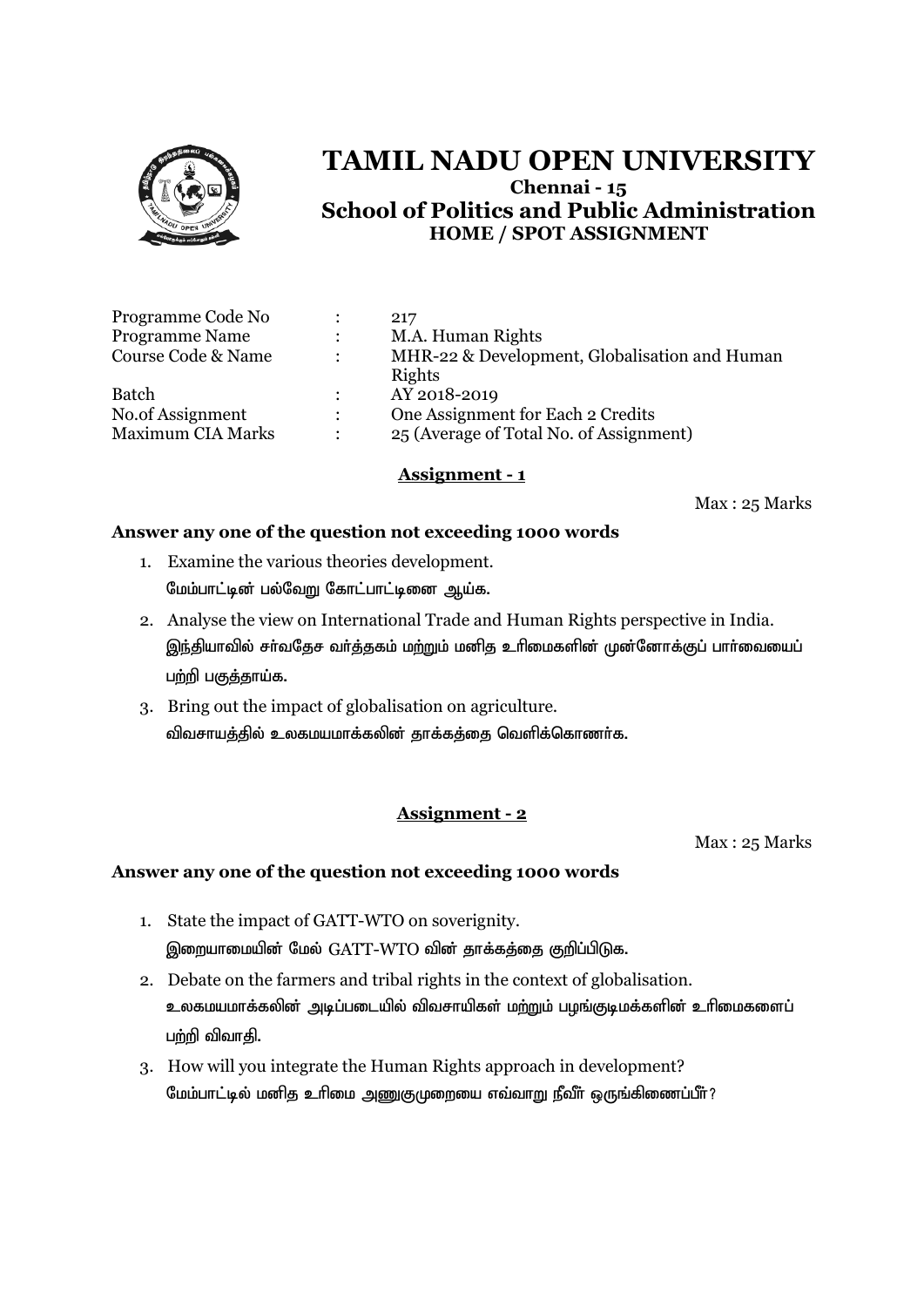#### Max : 25 Marks

- 1. Examine the vision of New International Economic Order (NIEO). NIEO ன் தொலை நோக்கு பார்வையினை ஆய்க.
- 2. Analyse the pros and cons of fertilizers and technology. உரங்கள் மற்றும் தொழில்நுட்பத்தின் சாதக, பாதகங்களை பகுத்தாய்க.
- 3. Write an essay about the Human Genome Project. மனித ஜீனோம் திட்டம பற்றி ஒரு கட்டுரை எழுதுக.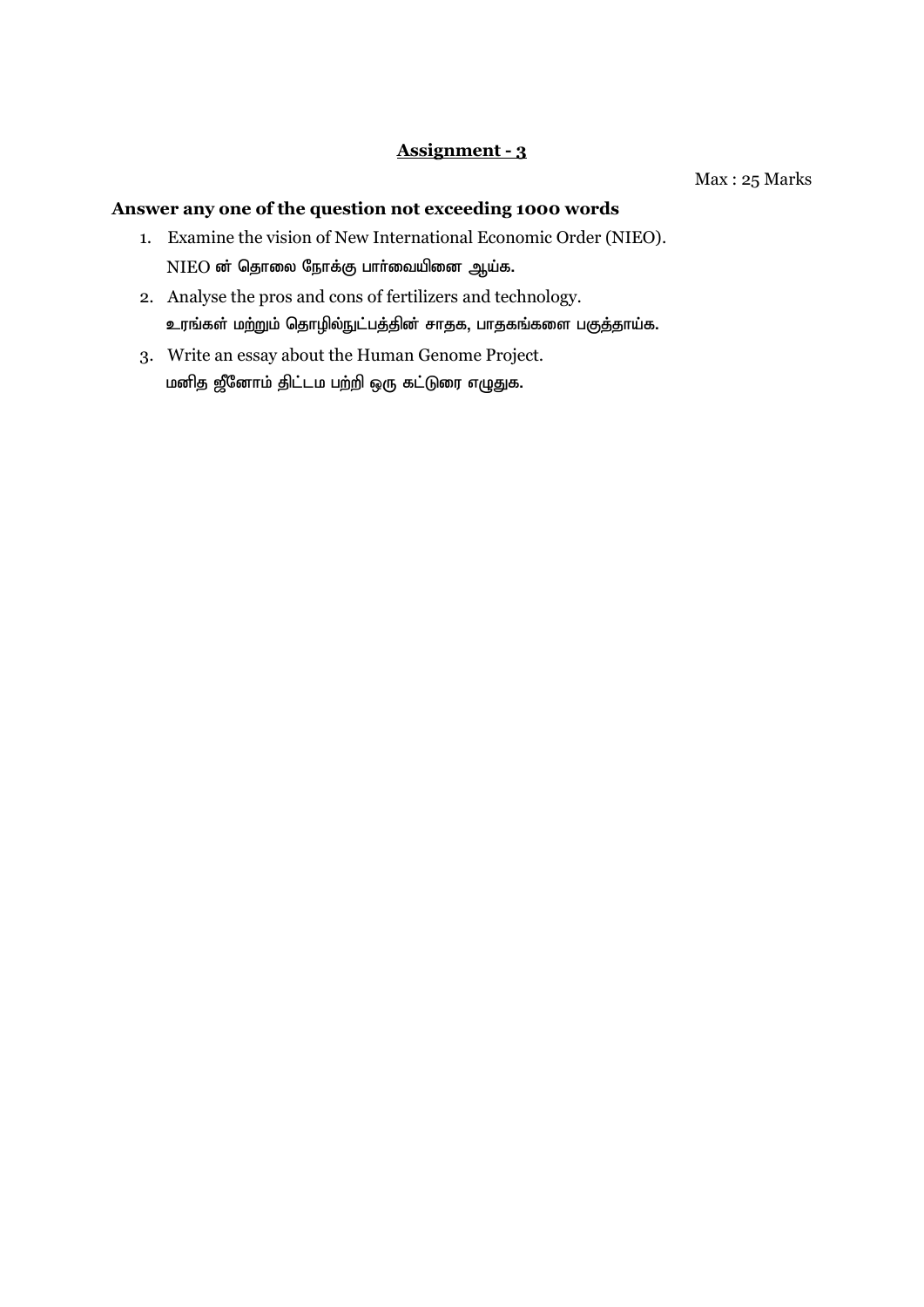

| MHR-23 & Major Themes and Issues in Human |
|-------------------------------------------|
|                                           |
|                                           |
|                                           |
| 25 (Average of Total No. of Assignment)   |
|                                           |

## **Assignment - 1**

Max : 25 Marks

### **Answer any one of the question not exceeding 1000 words**

- 1. Discuss on the importance of parenting and child health. குழந்தைகளின் நலனில் பெற்றோரின் கவனிப்பதின் முக்கியத்துவத்தை விவாதி.
- 2. Is it possible to achieve gender equality Comment. ஆண், பெண் சமத்துவம் அடைவது சாத்தியமா? கருத்துரைக.
- 3. Bring out the significance of Religious Human Rights in various religious texts. பல்வேறு புத்தக்கத்தில் உள்ள மத மனித உரிமைகளின் முக்கியத்துவத்தை வெளிக்கொணர்க,

# **Assignment - 2**

Max : 25 Marks

- 1. Trace the origin and development of International law. சர்வதேச சட்டத்தின் தோற்றம் மற்றும் வளர்ச்சியை காண்க.
- 2. Explain "One-Child" policy of China. சீனாவின் "ஒரு குழந்தைத்" திட்டத்தைப் பற்றி விளக்குக.
- 3. Examine the role and functions of UNHCR.  $UNHCR$  ன் பங்கு மற்றும் பணிகளை ஆய்க.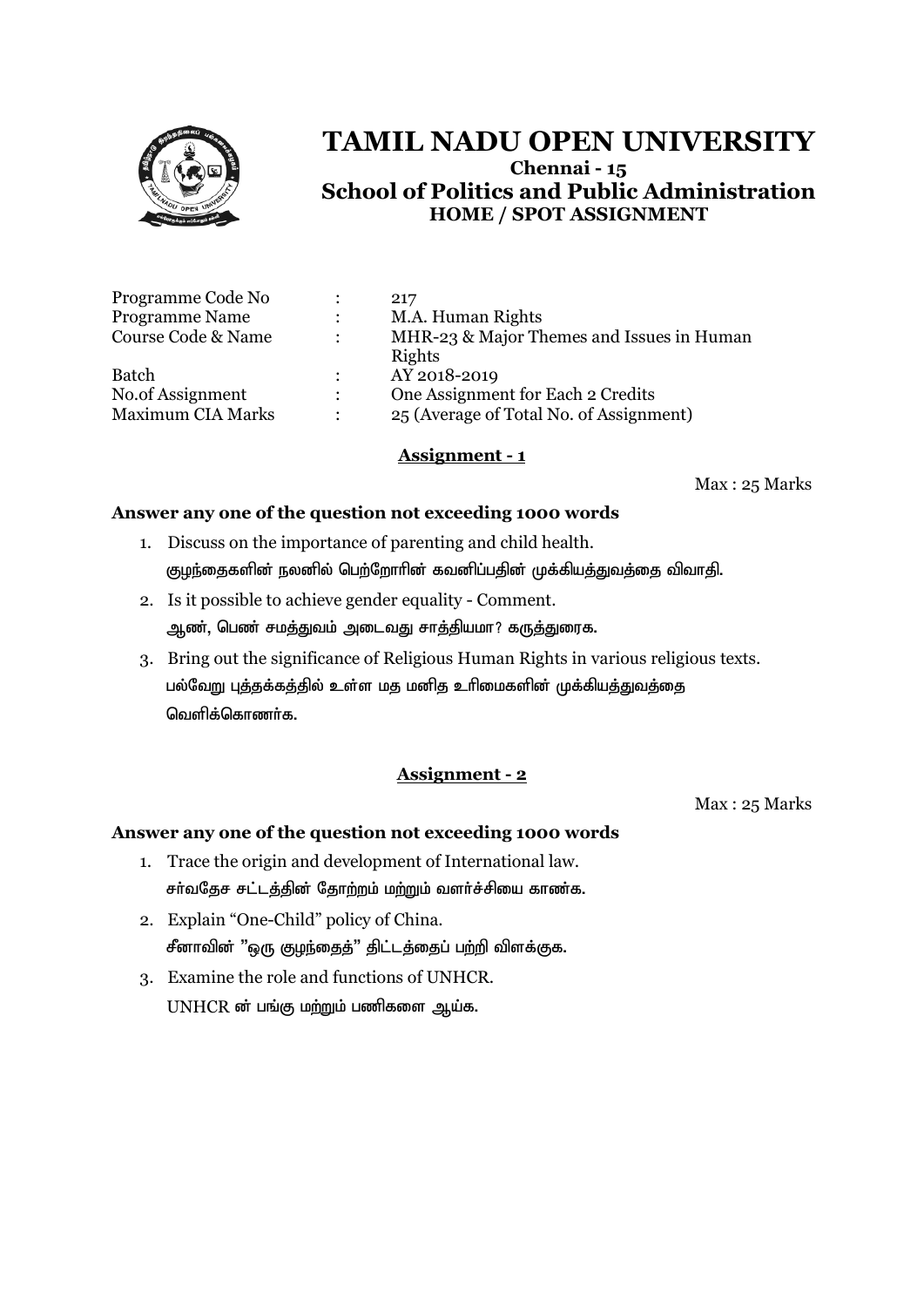Max : 25 Marks

- 1. Contraception and abortion is a Human Right Problem Explain கருத்தடை மற்றும் கருச்சிதைவு மனித உரிமை பிரச்சனை விளக்குக.
- 2. Explain the importance of Global Gender Agenda. உலக ஆண், பெண் நிகழ்ச்சி நிரலின் முக்கியத்துவத்தை விளக்குக.
- 3. Analyse the impact on society due to environmentally induced migration. சுற்றுச்சூழல் தூண்டுதலால் ஏற்படும் குடிபெயர்வு காரணமாக சமுதாயத்தில் ஏற்படும் தாக்கத்தை ஆராய்க.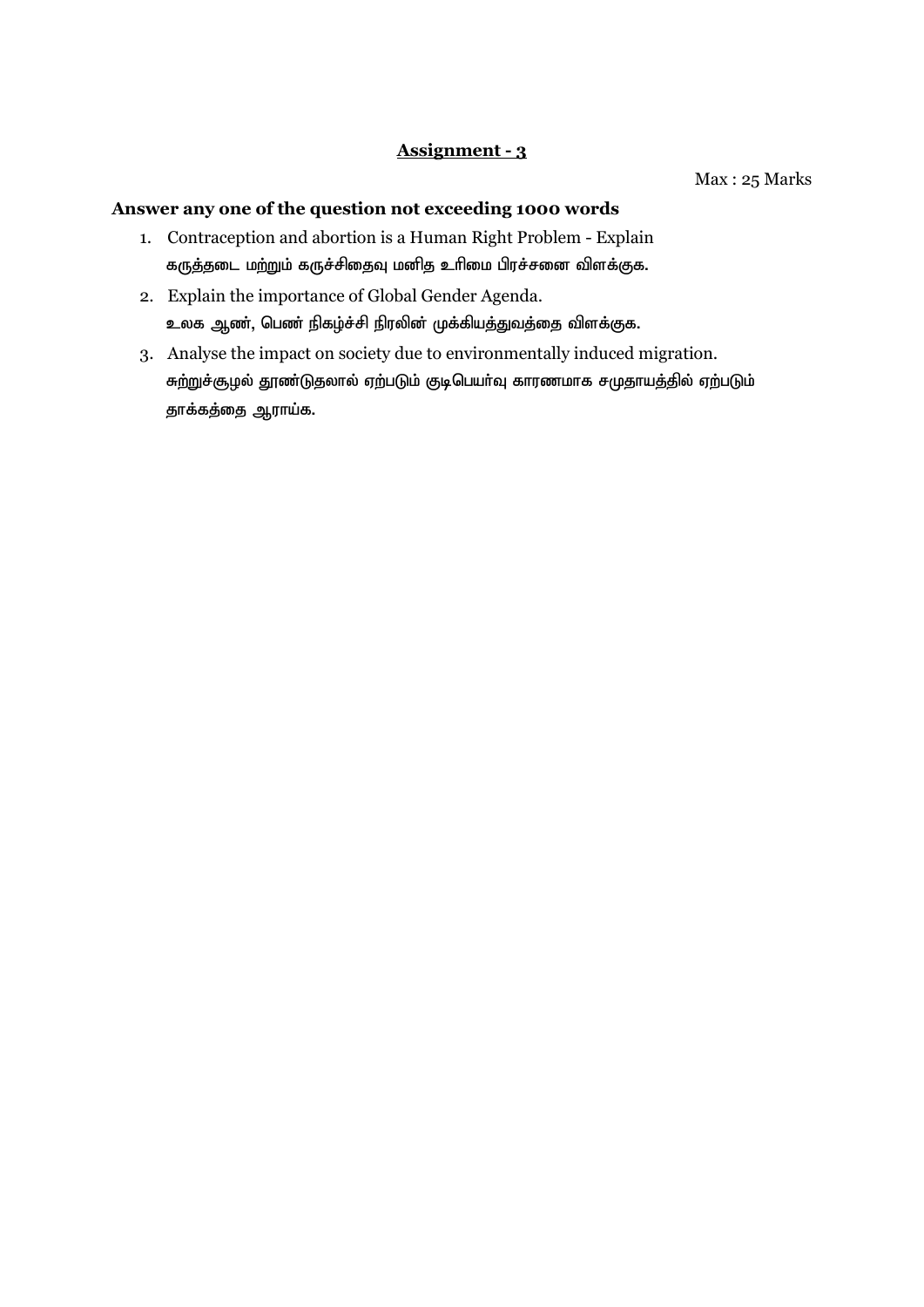

|                      | 217                                     |
|----------------------|-----------------------------------------|
| $\ddot{\phantom{0}}$ | M.A. Human Rights                       |
| $\ddot{\phantom{a}}$ | MHR-24 & Environment and Human Rights   |
|                      | <b>Specialisation Course</b>            |
|                      | AY 2018-2019                            |
| $\ddot{\cdot}$       | One Assignment for Each 2 Credits       |
| ٠                    | 25 (Average of Total No. of Assignment) |
|                      |                                         |

# **Assignment - 1**

Max : 25 Marks

# **Answer any one of the question not exceeding 1000 words**

- 1. Examine the importance of sustainable development in the developing nations. வளரும் நாடுகளில் நிலையான வளர்ச்சியின் முக்கியத்துவத்தை ஆராய்க.
- 2. Discuss in detail about the National Environment Policy 2006. தேசிய சுற்றுச்சூழல் கொள்கை 2006 பற்றி விரிவாக விவாதிக்கவும்.
- 3. Describe the impact of industrialization VS environmental damage in India. இந்தியாவில் சுற்றுச்சூழல் பாதிப்புக்கு எதிராக தொழில்மயமாக்கலின் தாக்கத்தை விவரி.

# **Assignment - 2**

Max : 25 Marks

- 1. Elaborate the status of waste management existing in India. இந்தியாவில் உள்ள கழிவு மேலாண்மை நிலையை விவரி.
- 2. Examine about the role of Intergovernmental Panel on Climate Change (IPCC) in mitigating environmental issues. சு<u>ற்று</u>ச்சூழல் பிரச்சினைகளைக் குறைப்பதில் காலநிலை மா<u>ற்றத்திற்</u>கான அரசாங்கங்களுக்கிடையேயான குழுவின் (IPCC) பங்கு பற்றி விவாதிக்க.
- 3. How does Greenpeace helps in promoting activities in support of environmental protection? சுற்றுச்சூழல் பாதுகாப்பை ஆதரிக்கும் வகையில் கிரீன்பீஸ் எவ்வாறு உதவுக<u>ிறத</u>ு?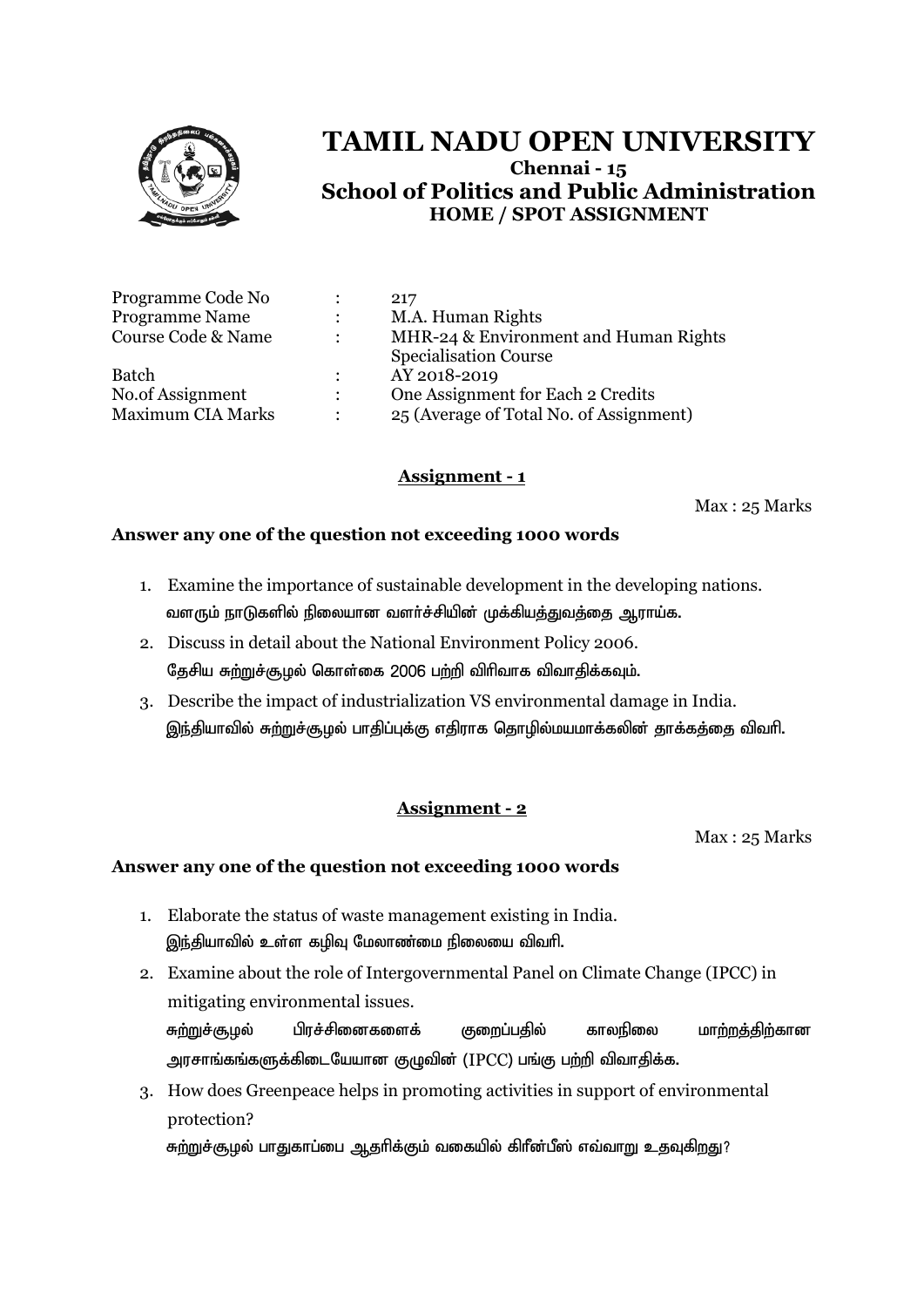Max : 25 Marks

- 1. What do you mean by intergenerational equity and how it is important in environmental issues? ஒன்றிணைந்த சமபங்கு என்றால் என்ன? மற்றும் சுற்றுச்சூழல் பிரச்சனைகளில் அதன் முக்கியத்துவம் யாது?
- 2. Discuss about the significance of promotion of environmental studies in higher education. உயர் கல்வியில் சுற்றுச்சூழல் கல்வி ஊக்குவிப்பதன் முக்கியத்துவத்தை பற்றி விவாதிக்கவும்.
- 3. Examine the effects of environmental pollution on water. நீா் நிலைகளின் மேல் சுற்றுச்சூழல் மாசுவின் தாக்கத்தை ஆய்க.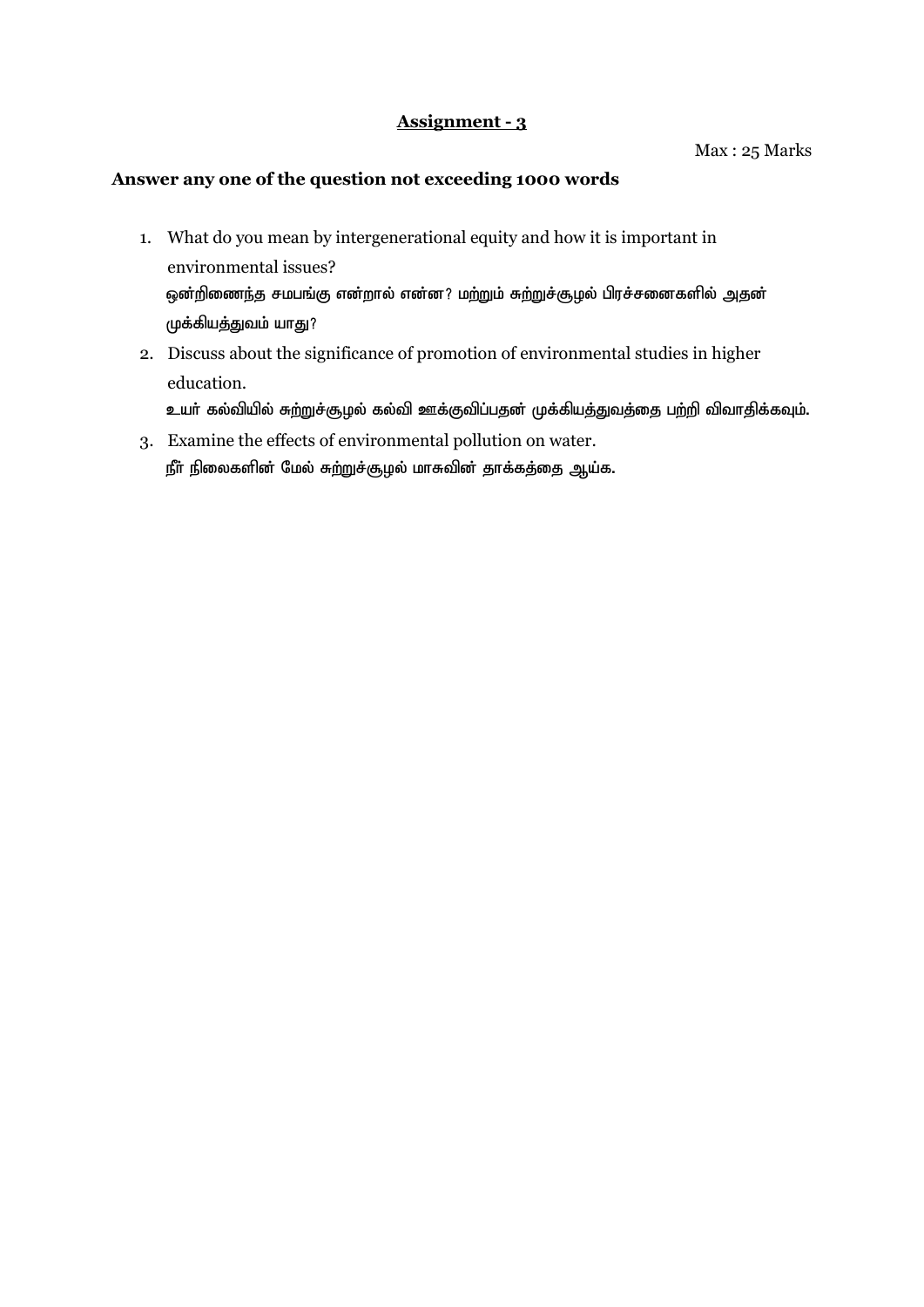

| Programme Code No        | ٠                    | 217                                           |
|--------------------------|----------------------|-----------------------------------------------|
| <b>Programme Name</b>    | $\bullet$            | M.A. Human Rights                             |
| Course Code & Name       | $\ddot{\cdot}$       | MHR-25 & Science, Technology and Human Rights |
| Batch                    |                      | AY 2018-2019                                  |
| No.of Assignment         | $\mathbf{L}$         | One Assignment for Each 2 Credits             |
| <b>Maximum CIA Marks</b> | $\ddot{\phantom{a}}$ | 25 (Average of Total No. of Assignment)       |

### **Assignment - 1**

Max : 25 Marks

## **Answer any one of the question not exceeding 1000 words**

- 1. Examine the Indian Perspectives on science and technology. அறிவியல் மற்றும் தொழில்நுட்பத்தின் மேல் இந்திய முன்னோக்கைப் பற்றி ஆய்க.
- 2. Discuss the revolution in Information and Communications Technology. தகவல் மற்றும் தகவல் தொடர்பு தொழில்நுட்பத்தின் புரட்சியினை விவாதி.
- 3. Explain the application of biotechnology in clinical trials. மருத்துவ பரிசோதனையில் உயிரி தொழில்நுட்பத்தின் பயன்பாடுகள் யாவை?

# **Assignment - 2**

Max : 25 Marks

- 1. Analyse the impact of unbridled use the natural resources. இயற்கை வளங்களின் தடையற்ற பயன்பாட்டினால் ஏற்படும் தாக்கக்கை பகுத்தாய்க.
- 2. Discuss the effect of human cloning? மனித குளோனிங்கின் தாக்கத்தை விவாதி?
- 3. State the impact of biotechnology on agriculture. விவசாயத்தின் மேல் உயிரி தொழில்நுட்பத்தின் தாக்கத்தை குறிப்பிடுக.